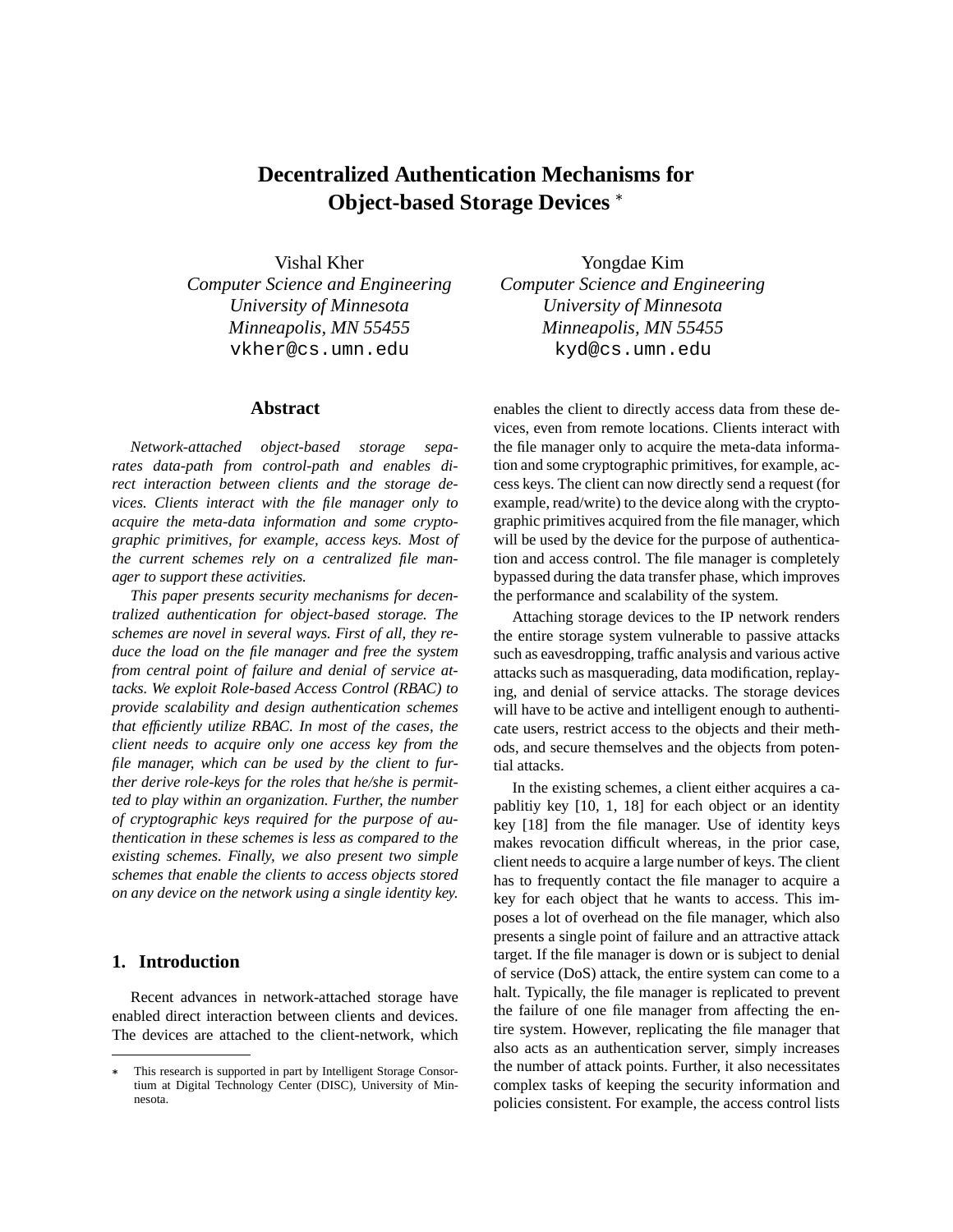or keys stored on the replicated file managers should be consistent. Therefore, replicating the file manager is difficult and requires complex management task.

This paper presents security mechanisms for decentralized authentication for object-based storage. Most of the current security mechanisms are credential based. That is, in order to access an object, a client should acquire a credential from the file manager. This can overload the file manager. The main motivation behind the credential-based schemes is that the access control list (ACL) can be maintained by the centralized file manager, which makes modification to the ACLs easier and reduces the complexity on the device. In our schemes, we use *Role-based Access Control (RBAC)* [7]. In RBAC, access decision are based on the "roles" a user<sup>1</sup> plays within an organization. Access permissions are assigned to roles and any user that is a member of a particular role is permitted to perform operations assigned to that role. Changes to role permissions (i.e., to the rolebased access control list) are *infrequent* as compared to changes to role memberships. We exploit role-based access control in our schemes and present authentication mechanisms that can be employed in conjunction with RBAC. We attempt to minimize the load on the file manager and reduce the impact of failure of the file manager on the system. If the file manager fails, existing clients can still access objects from OSDs or atleast authenticate themselves to the device. Our authentication mechanisms are based on identity keys. In most of the cases, the client needs to acquire only one identity key from the file manager, which can be used by the client to further derive role-keys for the roles that it is permitted to play within an organization. Further, the number of cryptographic keys required for the purpose of authentication in the presented schemes is less as compared to the current schemes. Finally, in order to enable a client to directly interact with any device in the network by using a single identity key, we present two simple schemes. The first scheme is based on symmetric keys whereas, the second scheme is based on Diffie-Hellman protocol [4].

#### **1.1. Object-based Storage Devices (OSD)**

Object-based storage devices present an object level abstraction to the clients. These objects can be viewed as virtual containers that have an internal mapping to their corresponding file blocks. The definition of an object depends on the system or application that uses that object. For example, an object can be viewed as a simple file, a database, a database record or a multimedia

object. One object may also contain more than one component objects.



Figure 1 represents the object-based storage architecture. Clients can directly interact with the devices without any intervention of the file manager (indicated by the data path). The OSD intelligence layer is the layer that provides an object level abstraction to the client, performs object specific activities (such as migration, replication), and more importantly performs security related operations such as authentication and access control. In order to grant a client's request for a particular object, a device needs to know whether the client is legitimate and whether he has the required access rights.

#### **1.2. Role-based Access Control (RBAC)**

In most of the organizations (such as, commercial organizations, health care etc.), end users do not "own" the information for which they are allowed access. The operations that a user performs are based on the user's role in the organization. In RBAC [7], access decisions are based on the roles that individual users play as part of an organization. Users take on assigned roles (such as doctor, nurse, teller, manager). Access rights are grouped by role name and the use of resources is restricted to individuals authorized to assume the associated role. A role is a set of transactions that a user (or users) can perform within the context of an organization; for example, a University system administrator performs global system management, where as a local system administrator performs departmental management. Associated with each role is a set of transactions performed by that role. Thus, role can be considered as a collection of users and *collection of permissions*. An object in OSD can be viewed as complex objects such as, database records, database etc. These objects can have complex operations or methods. RBAC supports access control at the granularity of

<sup>1</sup> "User" and "Client" refer to the end user of the system and can be used interchangeably.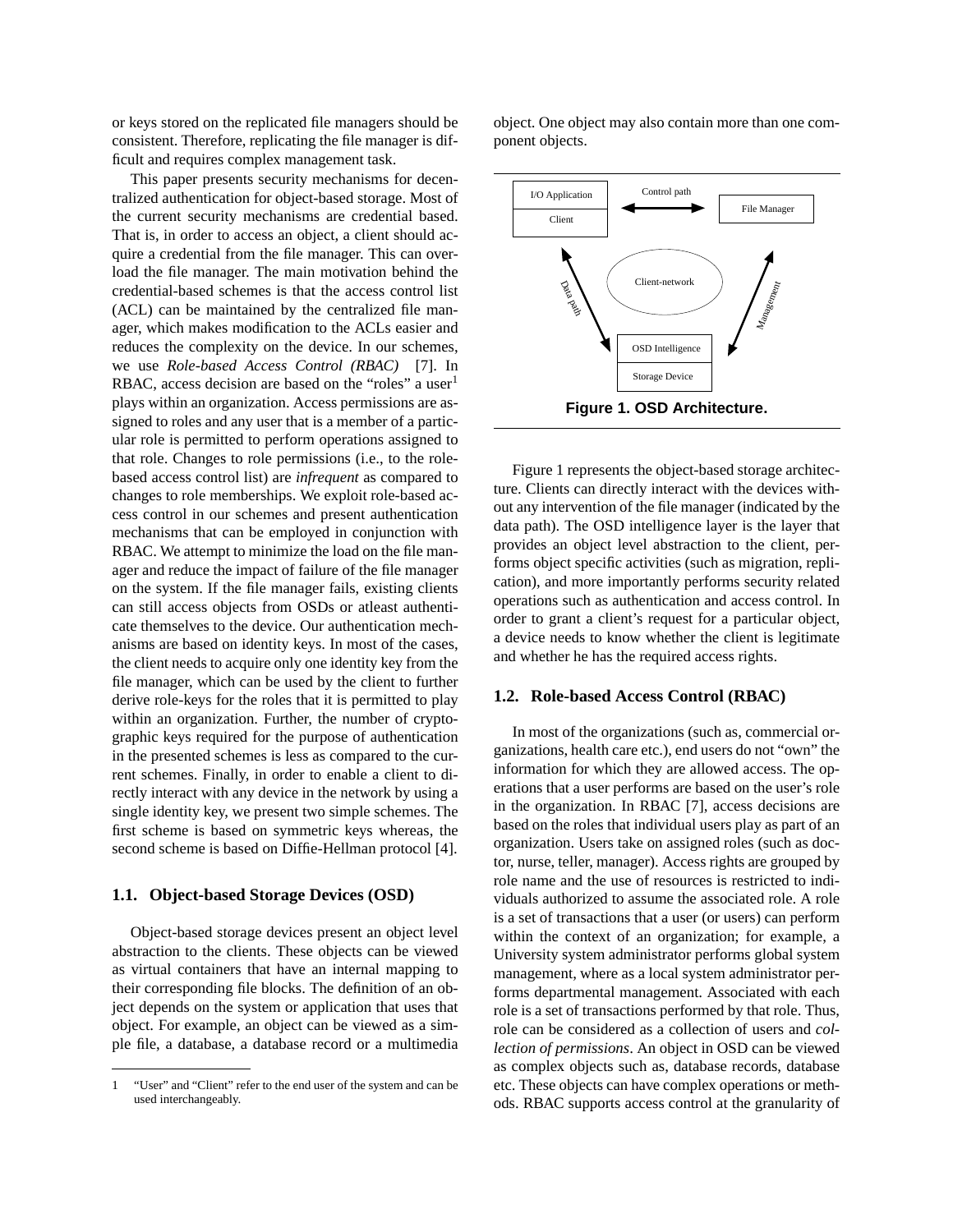such complex methods and is good for object-oriented technology.

RBAC follows the principal of least privilege, where a user is allowed to gain information depending on his job function. The NIST study [8] indicates that permission of roles do not change as frequently as the membership of the role. Under RBAC, roles can have overlapping responsibilities and privileges, which can be represented by forming a hierarchy of roles. RBAC is easy to manage and a natural way of access control in an enterprise and hospital environment. Role definitions, permission assigned to roles can vary from one organization to another. A thorough analysis of job functions and policy decisions are required in order to setup a RBAC framework. Once the basic RBAC framework is setup, the main administrative task is granting and revoking a user's role. Recently, a standard for RBAC was proposed by NIST [6].

# **1.3. Types of Access Keys**

In order to access an object, the client first sends a request to acquire an access key to the file manager. The file manger authenticates the client and returns an access key to the client. The access key is derived from a shared secret between the file manager and the device.

- **Capability Keys**: A capability key indicates the capabilities (access rights) of the client over a particular object. For example, a capability key can be generated as -  - "!\$#%'&)(&\*+", " where  $K$  is the shared secret between the file manager and the device that stores object  $O$  and 1.4. MAC is a secure message authentication code such as HMAC  $[2]$ .  $\expiry$  indicates the duration for which this key is considered to be valid. The client can then present this capability key to the device to authenticate himself. In order to authenticate the client, the device generates the  $capKey$  (since it knows K) and veri- vo fies whether client's  $capKey$  is authentic. If so, it grants the requested operation if the particular operation is listed in the *accessrights* argument. An advantage of this scheme is that the device is unaware of the client's identity and his access rights. Usually the  $capKey$  is valid for a short interval of time. A downside of this scheme is that the client has to acquire a key for each object he wants to access, which incurs a lot of overhead on the file manager.
- **Identity Keys**: An identity key allows the device to verify the identity of a particular client. For example, an identity key can be generated as  $idKey =$

 $MAC_K(identity, expiry)$ , where K is the shared secret between the file manager and the device. In this case, the device has to store an access control list (ACL) along with each object. The device first verifies the identity of the client by verifying the  $idKey$  and then verifies whether the client has the requested rights listed in the ACL of the object. If these tests succeed, the device grants the request.

 **Role Keys**: Existing schemes are either based on capability key or identity key. We introduce a third type of key, role key, which is used in our system for authentication purpose. A role key allows the device to verify the role of the beholder. For example, a role key can be generated as  $roleKey = MAC_K(role, expiry)$ where  $K$  is the shared secret between file manager and the device. Role key can also be derived by using the identity key of the client. For example, the identity key of the client can be generated as:  $idKey = MAC_K(id, H(roles), expiry),$ where  $H(roles)$  indicates a hash of concatenation of all the roles a particular client can play. The client can then generate a role key using this identity key. The client then presents this role key to the device. To verify the role key of the client, the device first generates the identity key of that client. Using this identity key the device can then generate a role key to verify whether the client is allowed to play that role. In this case, role key corroborates the identity as well as the role of the client.

#### **1.4. Organization**

The remainder of this paper is organized as follows. Section 2 describes related work. Section 3 describes the assumptions and goals of our system. Section 4 gives an overview of our protocol. The details of these protocols are presented in section 5. Section 6 explains possible revocation mechanisms. Section 7 presents two optimizations that further help to reduce the total number of keys in our system. Section 8 presents a preliminary comparison with other capability based and identity based systems. Finally, section 9 draws conclusions and outlines future work.

# **2. Related Work**

 $y =$  of these systems was on availability, performance, and The main goal of distributed file systems is to allow users to access their data from remote locations in the same way they would access local files, by making the network transparent. The focus of initial research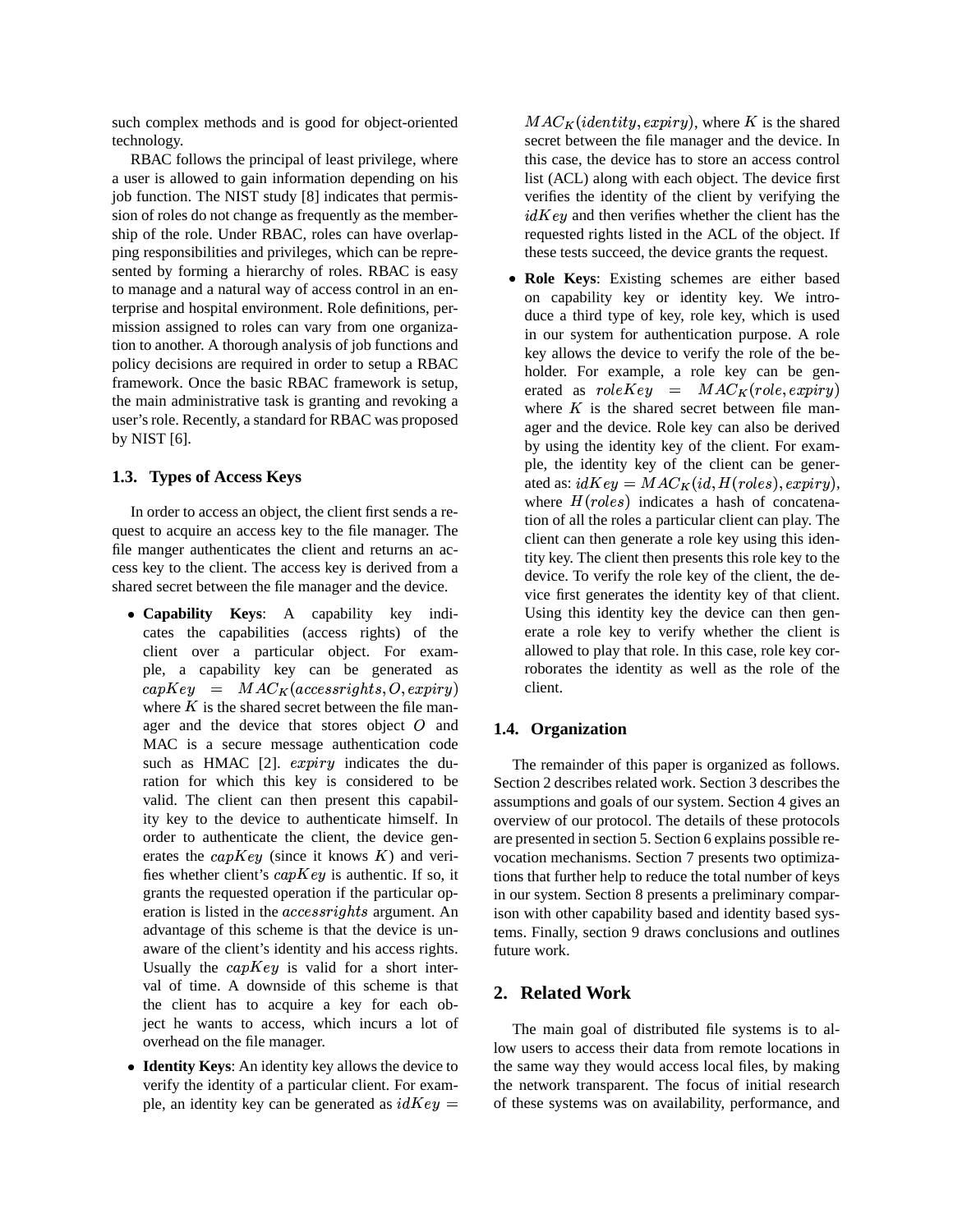other distributed systems issues rather than security. However, due to the popularity of the Internet and due to the enormous amount of electronic data transferred on the network and stored on these file servers, securing this data and the entire system from abuse has become an important requirement.

AFS [11, 20] was one of the first file systems to take security into consideration. It enables co-operating hosts (clients and severs) to efficiently share file system resources across both local and wide-area networks. Authentication in AFS is done using Kerberos [16]. NFS has enhanced its security recently in NFS V4 [17], which provides authentication, integrity and privacy of the data on the network. CFS [3] was one of the first file system that pushed the file encryption services into the file system. This user level virtual file system performs the file encryption and key management functions. TCFS [14] and cryptFS [5] further extended CFS by making file encryption transparent to the user. Smart-Card-based secure file system [13, 12] supports end-end data encryption as well as decentralized access control.

NASD [9, 10] was one of the first systems that enabled clients to directly access the objects stored on the storage devices by separating the data path from the control path; thus, improving the performance of the system. The clients interact with the file manager to obtain meta-data information and cryptographic capabilities that apart from other things include the access rights of the client for that object, access control version, and capability key for the client. After acquiring this information, the clients can directly store/retrieve the objects from the storage devices. Devices can authenticate the clients on the basis of the capabilities passed to the clients by the file manager. These capabilities are based on a common key shared between the file manager and the storage device that stores the requested object. The client obtains a capability for each object; therefore, the file manager has to be online and presents an attractive attack target and a central point of failure. If the file manager is down the entire system comes to a halt. Further, the capability is bound to the device and the object; therefore, if the object is replicated (or migrated) to a different device or is a compound object with component objects stored on different devices, clients will have to acquire one or more fresh capability keys. The access control version of each object is stored along with the object. By changing the access control version in the capability of the client, the file manager can instantaneously revoke the client. However, this revokes the capability key of all the clients accessing that object. NASD devices are unaware of the file system structure and simply store the objects and enforce the policy decisions made by the file manager. The capability keys need

to be transmitted through secure channel (possibly using SSL or IPSec). Opening new connection using these techniques enables another type of denial-of-service attack, since the file manager has to be involved with public key operations. SNAD [15] extends NASD to provide end-end data encryption.

SCARED [19] extends NASD to provide mutual authentication between clients and storage devices. It supports authentication based on capability key (as in NASD) as well as identity keys. In the latter case the storage device also stores the access control list (ACL) along with the object. These keys can be long lived as compared to NASD, which makes revocation difficult. In the case of identity keys, each client needs to acquire keys equal to the number of devices; therefore, the total number of keys in the system is equal to the number of clients times the number of devices as compared to the number of objects times the number of clients in the case of NASD.

Another extension to the NASD scheme is presented in [1]. This protocol separates mechanisms used for transport security from those used for access control. It requires that the underlying transport layer is using IPSec. The protocol is then built over this secure communication layer. As in NASD, in order to access an object, the client has to acquire capability key from the file manager. The protocol is session based; client establishes a connection with the storage device, and the device delivers a channel ID to the client. This channel ID along with access credentials is used to setup an authenticated channel between the client and the device. This prevents information from one channel to be replayed onto another channel. Caching the verified credential for each session and using the cached copies for future authentication can increase the speed of the verification process. This scheme faces the same problems as in NASD mentioned above.

# **3. System Assumptions and Goals**

In this section we describe our system assumptions, goals, and what kind of security threats will be faced by our system. The schemes presented in this paper are developed with these assumptions in mind.

# **3.1. Assumptions**

#### **File Manager**

File manager is a trusted entity. It is responsible to securely setup the system, necessary security parameters, and store the keys or other security parameters securely. It knows the legitimate users of the system and has a secure way to authenticate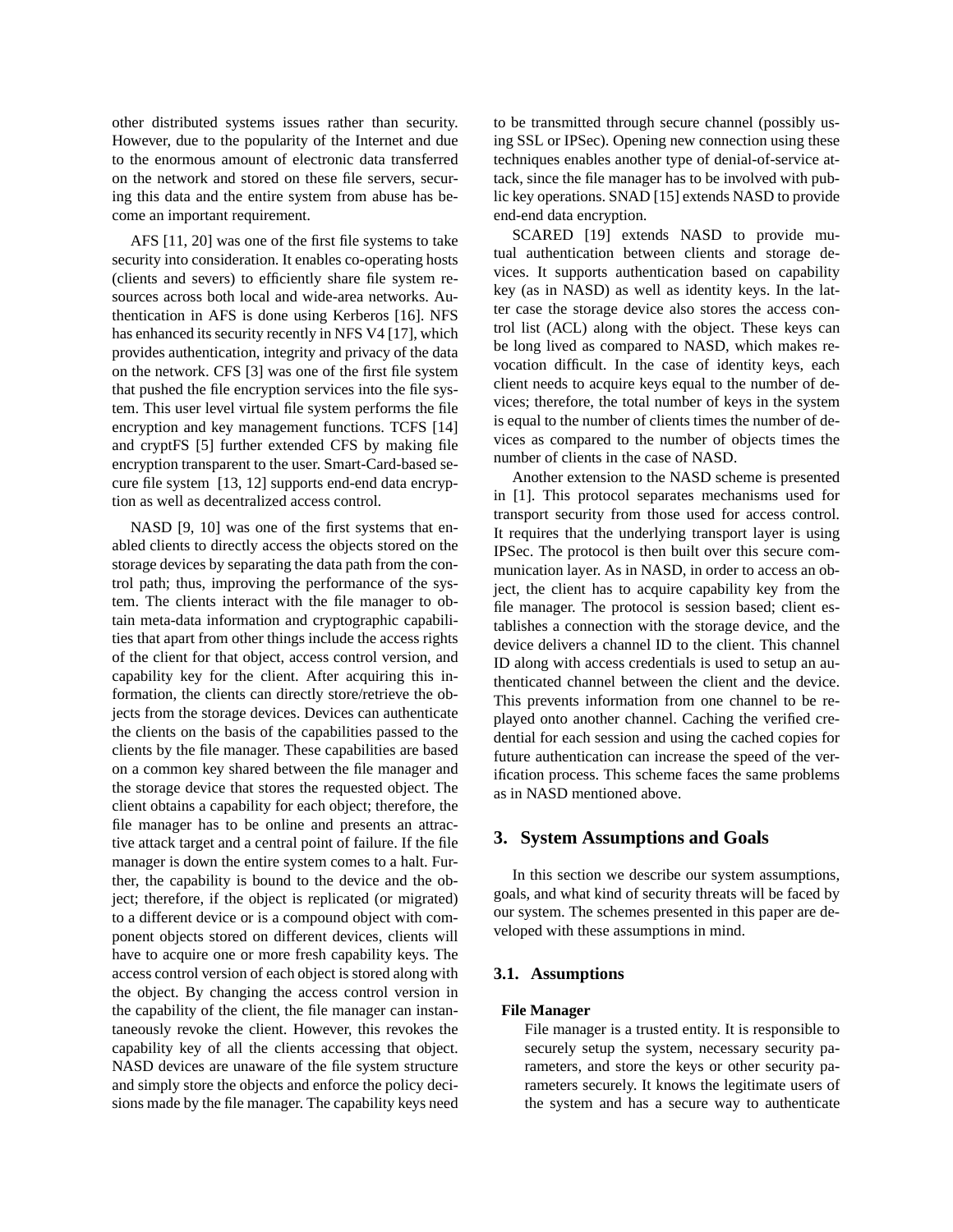these users. It also has a secure way to communicate with the clients. Should a file manager be compromised, we term this as a total break, meaning the entire system is compromised.

# **Clients**

Clients or end users are not trusted. Clients are capable of performing all kinds of active and passive attacks. Even a legitimate (rogue) client or an insider can try to break security schemes. For example, he can attempt to impersonate other legitimate clients, attempt to collaborate with other clients to break the security schemes, or attempt to perform illegitimate access.

### **Communication Links**

The communication links are completely insecure. We do not assume any kind of underlying secure protocols such as IPSec. Since the communication links are insecure, an adversary or even a rogue insider can perform active/ passive attacks such as eavesdropping, masquerading, inserting and modifying data, etc.

#### **Devices**

Devices are trusted to grant access to legitimate users of the system and play their role appropriately and securely.

# **3.2. Goals**

- 1. Remove central point of failure and distribute security functions appropriately between the file manager and the devices.
- 2. Reduce total number of access keys required in the system.
- 3. Minimize the number of interactions between the client and the file manager. The client need not contact the file manager to access each object at least for security purposes. This will reduce the overhead of the file manager. The file manager can remain offline for most of the time.
- 4. Provide client to device mutual authentication.
- 5. The protocols should be secure in the face of various network attacks.
- 6. Minimize the performance overhead imposed by the cryptographic operations.
- 7. Improve scalability of the storage system to support frequent replication and migration of objects.

#### **4. System Overview**

We follow the basic OSD model and build our system on this model. We use RBAC in our system. We assume that a RBAC framework already exists. The policies on which this framework is built is outside the scope of this paper. We also assume that decisions regarding various roles and role permissions are already made. These decisions can vary from one organization to another.

In our approach, the file manager performs user to role association. It maintains a database of all possible roles within an organization and their corresponding members. By maintaining this database at the centralized entity, frequent changes to the database can be easily handled. A device stores role-based access control list along with each object. The reader should recall that changes to role-based access control list are infrequent as compared to changes to UNIX style ACLs.

The file manager shares a secret key  $K$  with each device. In order, to access an object, a client first sends a message to the file manager requesting an identity key. The file manager authenticates the client, and acquires all the roles that particular client can play within the organization. This information is fetched from the database maintained at the file manager. The file manager then generates an identity key for the client as follows:

.120  4-& ? <;= #%-%-

 $roleList$  is concatenation of all the roles the client can play within the organization and  $I_c$  is the identity of the client. This identity key is then transferred securely to the client along with the  $roleList$ . This ensures that no malicious entity can acquire the client's identity key. Further, the identity key is derived from the secret shared between the file manager and the device; therefore, only that device and the file manager can regenerate and verify the client's identity key. After receiving this identity key the client can directly access objects stored on the device. The client first generates a role key depending on the current role played by the client. By allowing the client to generate his own role key, the client does not have to contact the file manager in order to acquire a key for each role. The role key is derived from  $idKey_c$  as follows:

$$
roleKey_c = MAC_{idKey}(currentRole)
$$

In order to access an object stored on the device, the client sends a message to the device, which among other things includes  $I_c$ ,  $roleList$ ,  $currentRole$ . Along with the message, the client also sends a  $MAC_{roleKey_c}$ on this message using the role key corresponding to  $currentRole$ . The device can then generate  $idKey_c$  in a similar way as the file manager. Using the  $currentRole$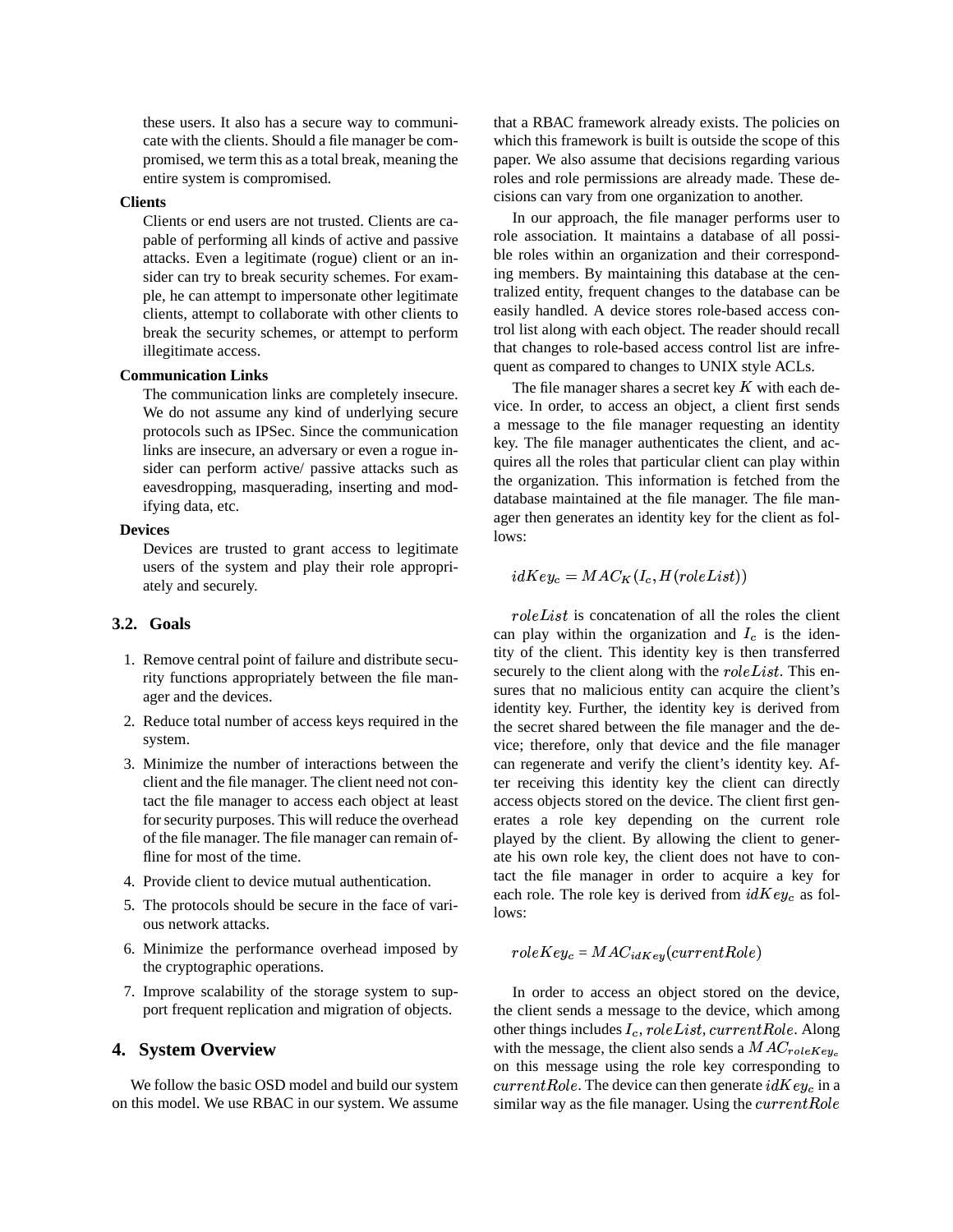parameter the device can generate role key and verify the authenticity of the message sent by the client. The device can also verify whether the client is eligible to play that role by checking the  $roleList$ . Finally, the device verifies whether the role-based access control list of the requested object permits the requested operation for  $currentRole$ . If all tests succeed, the device grants the client's request and sends an appropriate response to the client. Including  $H(roleList)$  while deriving  $idKey<sub>c</sub>$ ensures that the client cannot play any role other than those specified in  $roleList$ . Attaching MAC with every request ensures authenticity of the origin as well as integrity of the message. To prevent replay attacks, we also include freshness information along with each request and response. Note that, if the client is granted new roles different from those mentioned in the  $roleList$ , the client will have to acquire a new identity key. However, the frequency of acquiring new identity keys will be less than that of capability keys.

# **5. Protocol Details**

Notations used for the protocol description are as follows:

 $C$  Client  $\boldsymbol{D}$ Device  $FM$  File manager  $I_c$  Unique identity string of C  $idKey_c$  $dKey_c$  | C's identity key assigned by the file manager  $roleKey_c$  | C's role key corresponding to its current role  $K$  Secret key shared between FM and D  $H$  | Collision resistant hash function Keyed-MAC function using key  $k_i$ 

#### **Identity Key Generation**

A client can acquire his identity key from the file manager on the first access to an object or an identity key can be transferred to the client when his account is created. The protocol messages are shown below.

 $C \to FM$ : identity key request (1)  $FM \rightarrow C$ :  $idKey_c = MAC_K(M, H(roleList)), M, roleList~(2)$ Where  $M = I_c, expiry$ 

On receipt of message (1), file manager authenticates the client and verifies that the client is a legitimate user of the system. The authentication mechanism can be one of the standard mechanisms and is out of scope of this paper. Using key  $K$ , the file manager creates an identity key for the client as shown in (2) above, which is transferred securely to client  $C$ . The field *expiry* indicates the expiry of the identity key.  $roleList$  indicates all the roles that the client is eligible to play, for example, programmer, manager, designer, etc. During creation of the identity key, the file

manager includes a hash of all the roles that the client can play. If a client has multiple roles, the file manager can compute hash on concatenation of all the roles.

#### **Role Key Generation**

Before sending a request, the client generates a role key as  $roleKey_c = MAC_{idKey_c}(currentRole).$  $currentRole$  indicates the current role that the client is using to access an object. For example, a client can have two roles A, and B. The  $roleList$  in step (2) above is  $A||B$ . However, a client can only play certain roles at time (such decision are part of policy decisions of the client's company). If a client is allowed to play only one role at a time, then  $currentRole$  is either  $A$  or  $B$ .

#### **Freshness Guarantee**

Since the communication links are insecure, an attacker or rogue insider can replay previous messages sent to and from legitimate clients and attempt to impersonate legitimate clients. In order to prevent replay attacks its important to guarantee the freshness of each message sent to and from the client. The freshness guarantee in our protocol is similar to that used in SCARED [18].

Protocol messages are shown below:

 $C \rightarrow D$ :  $M_1 =$  $\{NoneRequest, r, M\}, MAC_{roleKey_c}(M_1)$  (3) Where  $M = I_c$ ,  $roleList, currentRole, exprir$ 

 $D \to C$ :  $M_1 = \{NoneReply, r, s\}, MAC_{roleKey_c}(M_1)$  (4)

On receipt of request (3), the device verifies whether  $currentRole$  is listed in  $roleList$ . Next, the storage device can generate  $idKey_c$  by using M and performing  $MAC_K(M)$ . The device then generates  $roleKey_c$  in a similar way used by the client. Using this  $roleKey_c$  the device can verify the authenticity of the message. If the test succeeds, the device can conclude that the client is authentic and the request was generated by the client. The device then sends back a response as shown in step (4). Similarly, on receipt of message (4), the client can verify whether the message was generated by the the device by verifying the  $MAC$ . The value r in the response is used by the client to match the response with the original request. Communication can be session based or timer based. Fields  $r$  and  $s$  indicate these freshness parameters and are used to guarantee freshness of future communications. If the communication be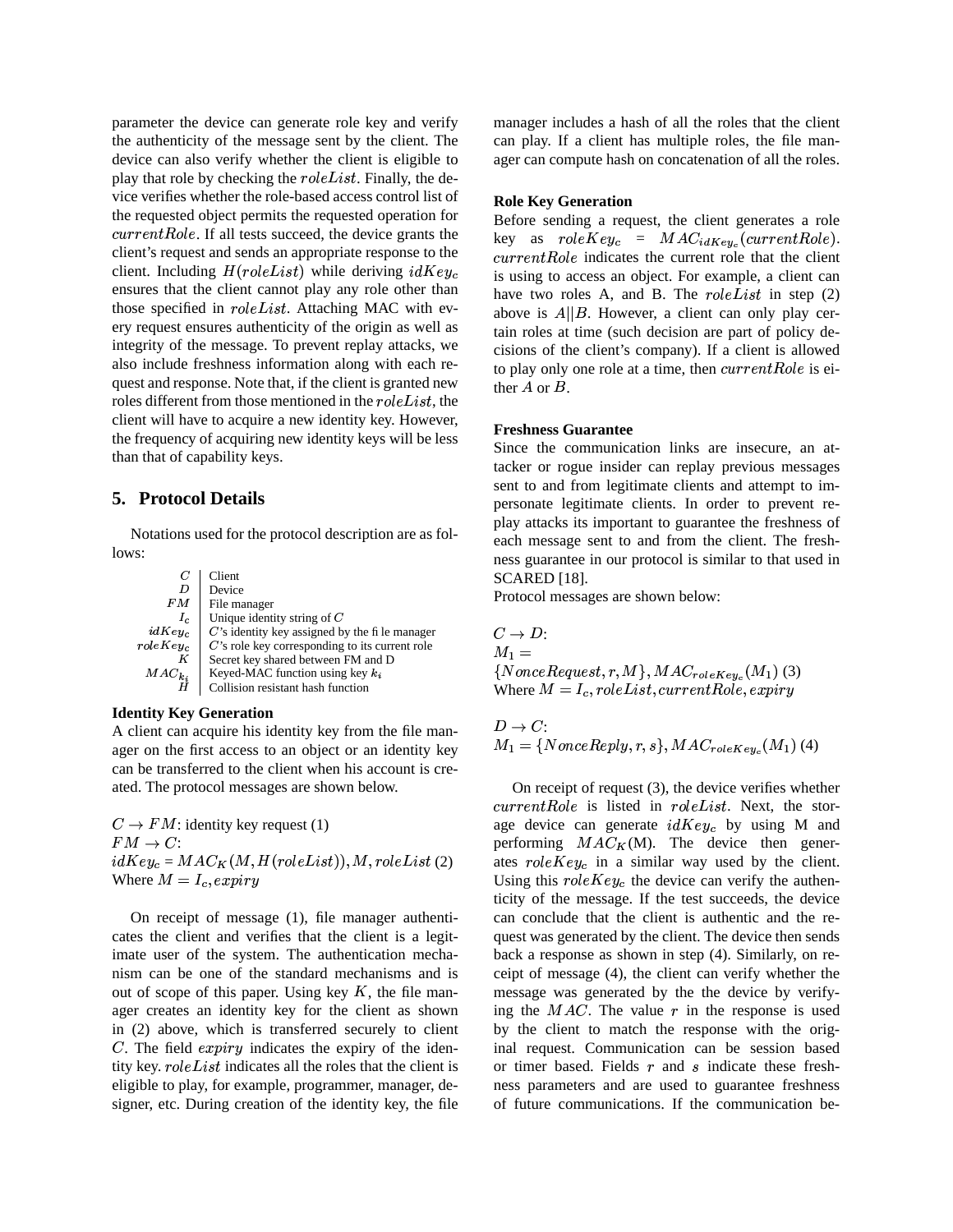tween the client and the device is session oriented, then the client and device can exchange the initial session counter using the above two messages. Once the initial counter is established, the counter can be incremented for successive messages for that session. If the communication is timestamp based, it is assumed that the clocks of the device and the client are synchronized; therefore, no communication is required. If their clocks are not synchronized they can exchange messages (3) and (4) as shown above and synchronize their clocks periodically. Clients can save one round of communication by merging freshness protocol along with the request protocol.

#### **Request/Response Protocol**

The request/response protocol is shown below:

 $C \to D: M, MAC_{roleKey_c}(M)$  (5) where  $M =$  $\{\bigcap_{x\in I} a_{x}: A(x)\in I\}$  ,  $\{x\in I, a_{x}\}$  ,  $\{x\in I, a_{x}\}$  $roleList\}$ 

 $D \to C$ :  $M =$  $\{Response, r, s\}, MAC_{roleKey_c}(M)$  (6)

In order to authenticate the client, the device checks whether  $currentRole$  is included in  $roleList$ . It then calculates  $H(roleList)$  ( $roleList$  can be obtained from message M). It can then generate  $IdKey_c = MAC_K(I_c, expiry, H(roleList)),$ and  $roleKey_c = MAC_{idKey_c}(currentRole)$ . The device can now verify whether  $MAC$  generated by the device matches with the  $MAC$  sent in the message. By using  $r$  and  $s$  in the message the device can verify the freshness of the message. If the verification is successful, the device checks whether the role that the client wants to play has the required access rights by checking the role-based access control list of the requested object. If all the tests succeed, access is granted to the client. The client can verify the response from the device in a similar fashion by verifying the  $MAC$  of the response.

# **6. Revocation**

Revocation can be achieved in following ways:

- 1. Each identity key has an associated key expiry information. The device needs to check whether an identity key is expired on every request. The expiration time might be specified as a timer or in terms of number of accesses a client can perform.
- 2. The system can maintain a revocation list, which can be stored on fast LDAP servers. Each device

can periodically download (or check) the revocation list (for example, once a day) or the file manager can push the revocation list to OSDs. The old entries in the list can then be discarded, which will keep the revocation list small. The revocation list can maintain information regarding revoked clients, client's individual roles, and a particular role from the organization.

- 3. Although changes to the role-based access control list are infrequent, the changes can still occur. In order to speed the look-up process, each device can maintain a list per role that contains pointers to all the objects accessed by that role. In order to find the location of an object accessed by a particular role, the list can be indexed by the identity of the object. However, there are two disadvantages of this scheme. First, the size of the list maintained for each role can be large. Second, this list should be updated every time an object is added or deleted by a role.
- 4. In order to revoke a client's individual role, the file manager can assign an expiry for each role that was included in the  $roleList$  used while deriving identity key for a client. The expiry field can be a part of the  $roleList$ . The device can verify whether the role-key has expired by checking the expiry field corresponding to that role. Note that in this case, the client can still use his identity key to generate role key for other roles.

# **7. Optimizations**

Identity keys are derived from a secret key shared between the file manager and the device. Therefore, the identity key of a client is bound to each device. In order to access objects from multiple devices, client has to acquire multiple identity keys. Therefore, the client still has to contact the file manager to acquire all the identity keys. To reduce the number of client to file manager interactions, these identity keys can be batched and transferred to the client at once. We can further reduce the number of identity keys that a client needs to acquire by using two simple approaches, namely, by grouping the clients or devices, and using Diffie-Hellman protocol.

# **7.1. Grouping**

Devices can be grouped together and the file manager can assign one key to each group. All devices within one group share the group key amongst themselves and with the file manager. The identity key of clients is derived from this group key. Since, the devices share a common secret, client's can directly interact with any device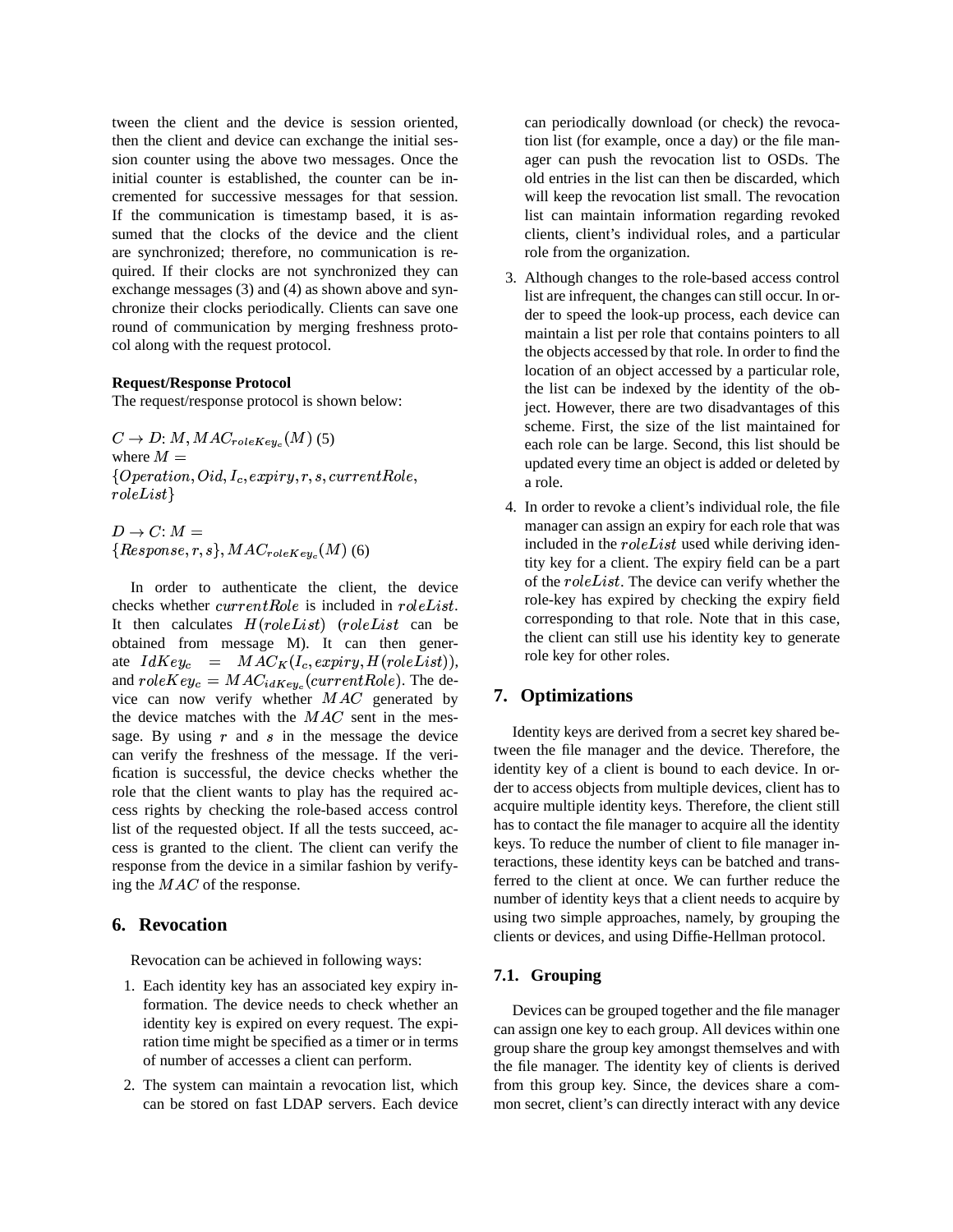within this group by just using one identity key. Thus, the number of identity keys per client depends on the number of groups. If there are  $N$  groups of devices, then a client will have to acquire at the most  $N$  identity keys to interact with each device in these groups.

Another approach is to group clients. File manager creates  $N$  groups and assigns each legitimate client to one of the groups. The client to group assignment can be random or can be based on other factors such as, the client's role. A group can be a subdivision within an organization, for example, storage division. The identity keys for all members of one group are derived by the file manager using the group key of that group. That is, instead of using the secret key shared with the device, file manager will use the group key of a client's group to generate an identity key for the client. If file manger wants to give access to the members of a particular group to a particular device, the file manager can simply give the group key of that group to the device. Since, this group key is used to generate the identity key of the clients belonging to that group, the device can verify the identity keys as well of roles keys of all the members of that group. By storing or deleting a particular group's key on the device, file manager can enable or disable group's access to the device. Thus, the file manager can impose another level of access control. Members of a group can interact with a device if that device has the group key of that group.

# **7.2. Diffie-Hellman Based Authentication (DHA)**

DHA uses Diffie-Hellman protocol [4] to share a key between a client and a device. Diffie-Hellman protocol is used to generate the initial long term common secret between these two entities. After the initial setup the long term secret will be used as a symmetric key along with keyed-MAC. The advantage of this scheme is that clients can share a secret directly with a device without any intervention of the file manager. This reduces the load on the file manager and also provides mutual authentication between the device and the client. This protocol does not require any private channel between the client and the file manager.

**7.2.1. DHA:** DHA is Diffie-Hellman protocol with authentic public keys. These public keys are signed by a certification authority or the file manager. In order to verify the authenticity of a sender's public key, a verifier will have to verify the certificate issued by a certification authority, which could be a separate entity or file manager. If both the sender and the receiver possess an authentic certificate, then a secret key is established with the Diffie-Hellman protocol.

- One time setup: File manager (or any other certification authority) selects an appropriate cyclic group  $G$  with generator  $g$ . Both  $G$  and  $g$  are system wide public parameters. It then issues each legitimate entity (client and device) a certificate that binds the entities public key  $g^a$  to its identity. Using A's certificate B can verify whether  $g^a$  is A's authentic public key. Let  $Cert_A$  denote certificate issued by the file manager to entity  $A$ . For each client, the certificate will also contain all the roles of that client.
- KeySetup: The following depicts the interaction between the client  $C$  and device  $D$  to establish a common secret key  $K_c$ .

$$
C \rightarrow D: M = \{KeySetup, g^c, Cert_c, I_c\} D \rightarrow C: M = \{SetupResponse, g^d, Cert_d, I_d\}
$$

 $I_c$  and  $I_d$  denote identity of client and the device respectively.  $C$  and  $D$  verify the authenticity of each others public key and calculate  $(g^d)^c$ ,  $(g^c)^d$  respectively to establish a shared secret  $K_{cd}$ = $g^{cd}$ .

 Request Protocol: The client can generate the role key using  $K_{cd}$  as explained before. The request protocol is similar to that explained in section 5.

**7.2.2. Discussion:** DHA allows a legitimate client to directly establish a secret key with a device. The key generation and certificate verification process is expensive as compared to symmetric key based approaches. However, if the public keys and the certificates can be made available to each client (or even to each device) apriori, then key setup phase is not required and each entity can calculate the shared secret offline. Further, after successful verification, devices can cache the shared secret keys  $K_{cd}$  along with the client roles and use the cached keys to verify future requests. The device does not have to perform signature verification on each phase, which will speed up the request protocol. Thus, by making the public keys available apriori and caching the secret keys one can reduce the number of messages sent to the device as well as the computational overhead incurred due to key generation and signature verification operations. DHA provides mutual authentication as a client directly shares a key with a device. The client can establish a secret (if not established before) with the any device and access the object without any intervention from the file manager, which improves the scalability of the system. DHA also minimizes the load on the file manger as, the file manager can remain offline after initial system setup. In fact, the file manager does not have to perform any key management activities. Key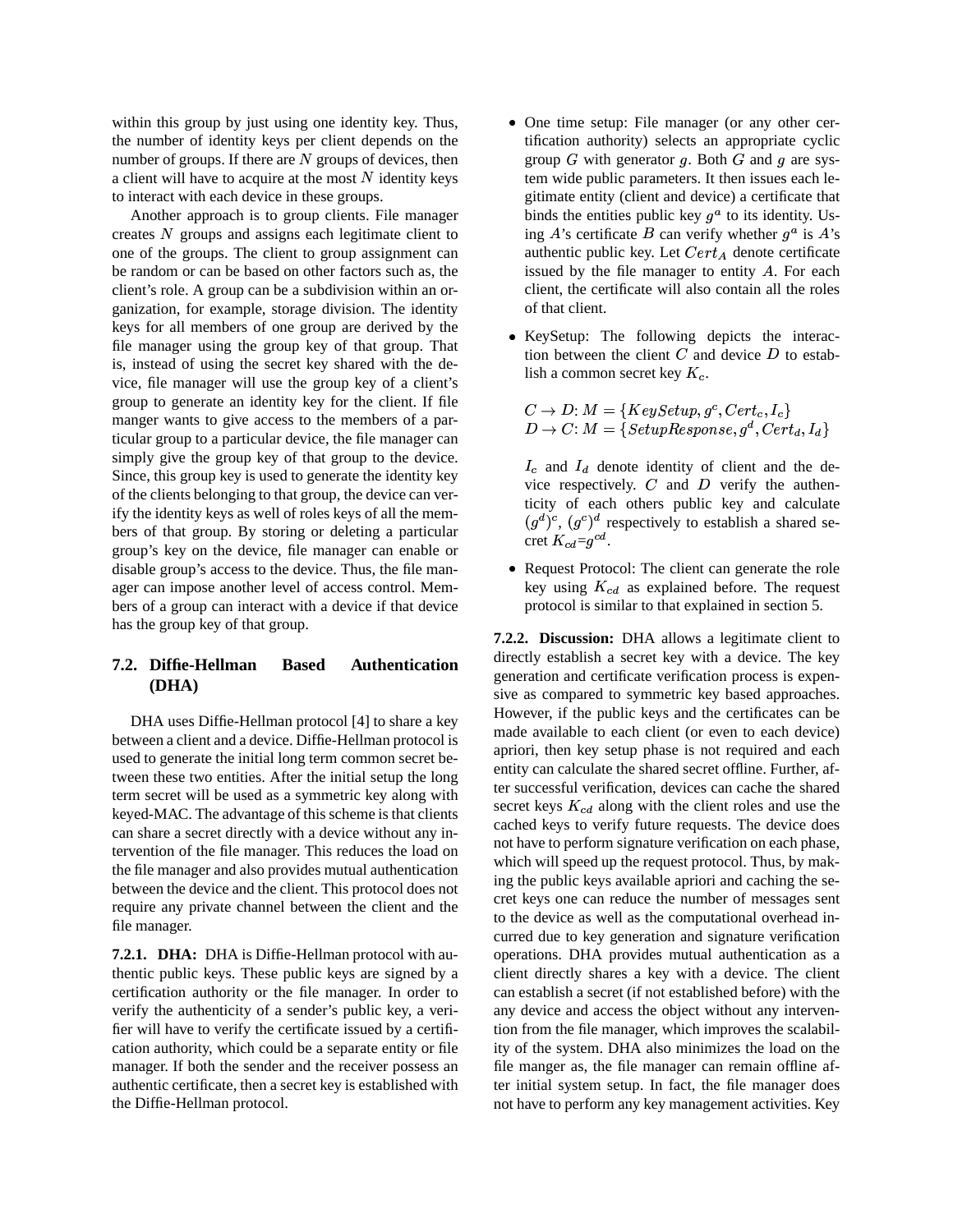management can be separated from the file manager by using another entity or a certification authority that performs key management functions.

As each entity requires to store only one secret key a corresponding to its public  $g^a$  the number of keys required is equal to the number of clients plus the number of devices.

# **8. Comparison**

A preliminary comparison of our schemes with other capability based systems and identity based system is presented. As compared to capability based systems, our system requires less number of keys. Therefore, client to file manager interaction is reduced and the computational overhead on the file manager is reduced. Our schemes are based on RBAC, which is a natural way of making access decision within an organization. After setup of the RBAC framework, the changes to permissions assigned to roles are infrequent as compared to UNIX style ACLs. Further, by using grouping or DHA we can reduce the total number of keys required in the system. By using DHA we can reduce the number of keys to the number of clients plus the number of devices as compared to other identity-based systems where the number of keys required is equal to the number clients times the number of devices. Finally, after the initial setup the file manager can be offline for security purposes. In fact, file manager does not have to perform any key management operations.

# **9. Conclusions and Future Work**

In our approach, we have attempted to reduce the computation overhead on the file manager. Even if the file manager is down the existing clients of the system can still interact with the devices. RBAC is easy to manage and a natural way of access control for commercial organizations. RBAC is highly flexible and can satisfy various access control requirements. We presented authentication mechanisms that utilize RBAC. In our system, operations on the object can be fairly complex, for example, insert record, deposit money etc. The authentication protocol is robust against networks attacks and provides client to device mutual authentication. The basic protocol coupled with grouping or DHA can further reduce the total number of keys in the system. By using DHA the total number of keys is number of clients plus number of devices. After the initial setup the file manager can be completely offline. The computation overhead imposed by DHA can be minimized by precomputing the shared keys and caching the DHA shared keys on the client and the device.

We plan to further explore role-based access control models to understand how role-based access control lists can be efficiently designed and implemented. We plan to analyze access patterns to understand how frequently the role-based access control list is changed and frequency of role revocation. A potential optimization to schemes presented in this paper is to store role-based access control list in a single object. This list will include all roles and their associated permissions. This list can be maintained by the file manager. By keeping the list centralized, changes to the list can be done efficiently. Along with each object, we can store the list of roles that can access the object. We can then use a combination of identity key and capability key for authorization purpose. We plan to explore authentication schemes further in this setting and implement these schemes on top of the Lustre file system.

# **References**

- [1] Alain Azagury, Ran Canetti, Michael Factor, Shai Halevi, Ealan Henis, Dalit Naor, Noam Rinetzky, Ohad Rodeh, and Julian Satran. A two layered approach for securing an object store network. In *Proceedings of the First IEEE International Security In Storage Workshop*, December 2002.
- [2] M. Bellare, R. Canetti, and H. Krawczyk. Keying hash function for message authentication. Lecture Notes in Computer Science, 1996.
- [3] Matt Blaze. A cryptographic file system for unix. In *Proceedings of the 1st ACM Conference on Communications and Computing Security*, pages 9–16, Fairfax, VA, 1993. ACM Press.
- [4] W. Diffie and M. E. Hellman. New directions in cryptography. *IEEE Trans. Inform. Theory*, IT-22:644–654, November 1976.
- [5] I. Badulescu E. Zadok and A. Shender. Cryptfs: A stackable vnode level encryption file system. Technical Report CUCS-021-98, Columbia Univ., New York City, NY, 1998.
- [6] D. F. Ferraiolo, R. Sandhu, S. Gavrila, D. R. Kuhn, and R. Chandramouli. Proposed NIST standard for rolebased access control. ACM Transactions on Information and System, August 2001.
- [7] David F. Ferraiolo and D. Richard Kuhn. Role-based access controls. In *15th NIST-NSA National Computer Security Conference, Baltimore, Maryland*, October 1992.
- [8] D.F. Ferraiolo, D.M. Gilbert, and N. Lynch. An examination of federal and commercial access control policy needs. In *NIST-NCSC National Computer Security Conference*, 1993.
- [9] Garth Gibson, David Nagle, Khalil Amiri, Fay Chang, Eugene Feinberg, Howard Gobioff, Chen Lee, Berend Ozceri, Erik Riedel, David Rochberg, and Jim Zelenk. File server scaling with network-attached secure disk. In *Proceedings of the ACM International Conference on*